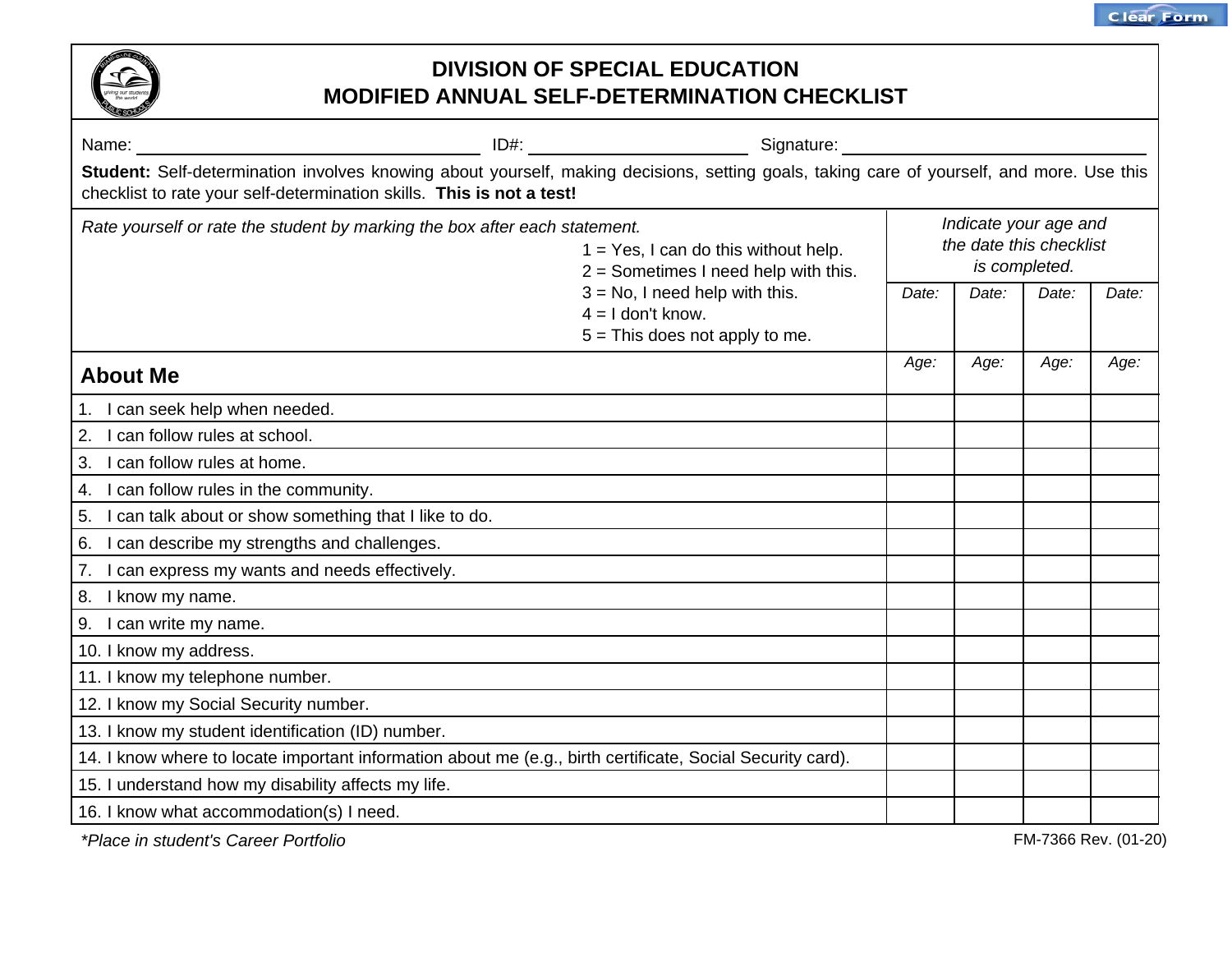

|                                                                                                                                                                                                                    |  | Signature: explorer and the state of the state of the state of the state of the state of the state of the state of the state of the state of the state of the state of the state of the state of the state of the state of the |       |       |       |       |  |
|--------------------------------------------------------------------------------------------------------------------------------------------------------------------------------------------------------------------|--|--------------------------------------------------------------------------------------------------------------------------------------------------------------------------------------------------------------------------------|-------|-------|-------|-------|--|
| Student: Self-determination involves knowing about yourself, making decisions, setting goals, taking care of yourself, and more. Use this<br>checklist to rate your self-determination skills. This is not a test! |  |                                                                                                                                                                                                                                |       |       |       |       |  |
| Rate yourself or rate the student by marking the box after each statement.<br>$1 = Yes$ , I can do this without help.<br>$2 =$ Sometimes I need help with this.                                                    |  | Indicate your age and<br>the date this checklist<br>is completed.                                                                                                                                                              |       |       |       |       |  |
|                                                                                                                                                                                                                    |  | $3 = No$ , I need help with this.<br>$4 = 1$ don't know.<br>$5 =$ This does not apply to me.                                                                                                                                   | Date: | Date: | Date: | Date: |  |
| <b>About My Education</b>                                                                                                                                                                                          |  |                                                                                                                                                                                                                                | Age:  | Age:  | Age:  | Age:  |  |
| 1. I can make change.                                                                                                                                                                                              |  |                                                                                                                                                                                                                                |       |       |       |       |  |
| 2.<br>I can count coins.                                                                                                                                                                                           |  |                                                                                                                                                                                                                                |       |       |       |       |  |
| 3. I can count bills.                                                                                                                                                                                              |  |                                                                                                                                                                                                                                |       |       |       |       |  |
| 4. I can tell time.                                                                                                                                                                                                |  |                                                                                                                                                                                                                                |       |       |       |       |  |
| 5. I can go from class to class by myself.                                                                                                                                                                         |  |                                                                                                                                                                                                                                |       |       |       |       |  |
| 6. I can follow a schedule.                                                                                                                                                                                        |  |                                                                                                                                                                                                                                |       |       |       |       |  |
| 7. I participate in my Individual Educational Plan (IEP) meetings.                                                                                                                                                 |  |                                                                                                                                                                                                                                |       |       |       |       |  |
| 8. I can follow verbal directions.                                                                                                                                                                                 |  |                                                                                                                                                                                                                                |       |       |       |       |  |
| 9. I can follow written directions.                                                                                                                                                                                |  |                                                                                                                                                                                                                                |       |       |       |       |  |
| 10. I can use technology/assistive technology to perform tasks.                                                                                                                                                    |  |                                                                                                                                                                                                                                |       |       |       |       |  |
| 11. I show interest in learning new things.                                                                                                                                                                        |  |                                                                                                                                                                                                                                |       |       |       |       |  |
| 12. I can talk about/demonstrate what I learned.                                                                                                                                                                   |  |                                                                                                                                                                                                                                |       |       |       |       |  |
| 13. I can use pictures to help me read and understand.                                                                                                                                                             |  |                                                                                                                                                                                                                                |       |       |       |       |  |
| 14. I can locate information from different sources.                                                                                                                                                               |  |                                                                                                                                                                                                                                |       |       |       |       |  |
| 15. I can work in a group taking turns.                                                                                                                                                                            |  |                                                                                                                                                                                                                                |       |       |       |       |  |

*\*Place in student's Career Portfolio*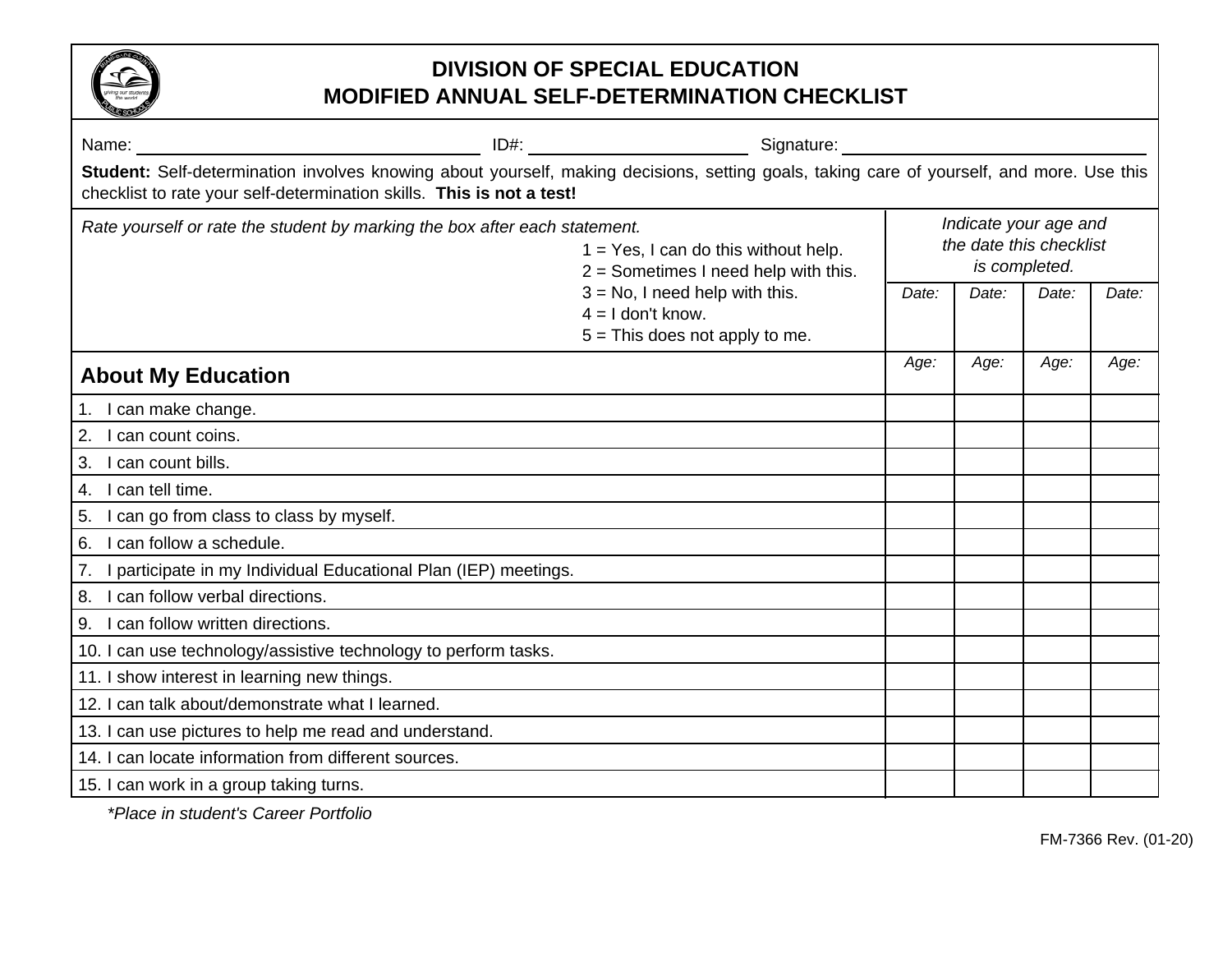

| Name: Name: Name: Name: Name: Name: Name: Name: Name: Name: Name: Name: Name: Name: Name: Name: Name: Name: Name: Name: Name: Name: Name: Name: Name: Name: Name: Name: Name: Name: Name: Name: Name: Name: Name: Name: Name: |                                                                                              |       |       |       |       |
|-------------------------------------------------------------------------------------------------------------------------------------------------------------------------------------------------------------------------------|----------------------------------------------------------------------------------------------|-------|-------|-------|-------|
| Student: Self-determination involves knowing about yourself, making decisions, setting goals, taking care of yourself, and more. Use this<br>checklist to rate your self-determination skills. This is not a test!            |                                                                                              |       |       |       |       |
| Rate yourself or rate the student by marking the box after each statement.<br>$1 = Yes$ , I can do this without help.<br>$2 =$ Sometimes I need help with this.                                                               | Indicate your age and<br>the date this checklist<br>is completed.                            |       |       |       |       |
|                                                                                                                                                                                                                               | $3 = No$ , I need help with this.<br>$4 = 1$ don't know.<br>$5 =$ This does not apply to me. | Date: | Date: | Date: | Date: |
| <b>About My Career/Job</b>                                                                                                                                                                                                    |                                                                                              | Age:  | Age:  | Age:  | Age:  |
| 1. I can learn from experiences.                                                                                                                                                                                              |                                                                                              |       |       |       |       |
| I can identify my career/job goal(s).<br>2.                                                                                                                                                                                   |                                                                                              |       |       |       |       |
| I can dress appropriately for work.<br>3.                                                                                                                                                                                     |                                                                                              |       |       |       |       |
| I can develop a resume.<br>4.                                                                                                                                                                                                 |                                                                                              |       |       |       |       |
| 5.<br>I can complete a basic application.                                                                                                                                                                                     |                                                                                              |       |       |       |       |
| I know how to search for a job.<br>6.                                                                                                                                                                                         |                                                                                              |       |       |       |       |
| 7. I know how to schedule a job interview.                                                                                                                                                                                    |                                                                                              |       |       |       |       |
| I show respect for authority figures.<br>8.                                                                                                                                                                                   |                                                                                              |       |       |       |       |
| I can stay on-task.<br>9.                                                                                                                                                                                                     |                                                                                              |       |       |       |       |
| 10. I can perform simple steps in a job related routine.                                                                                                                                                                      |                                                                                              |       |       |       |       |
| 11. I can switch tasks when told to do so.                                                                                                                                                                                    |                                                                                              |       |       |       |       |
| 12. I can answer questions about tasks that I can perform.                                                                                                                                                                    |                                                                                              |       |       |       |       |
| 13. I have a desire to work.                                                                                                                                                                                                  |                                                                                              |       |       |       |       |
| 14. I can make helpful decisions in the workplace.                                                                                                                                                                            |                                                                                              |       |       |       |       |
| 15. I can explain my disability to others.                                                                                                                                                                                    |                                                                                              |       |       |       |       |
| 16. I can set an alarm clock to wake me up on time.                                                                                                                                                                           |                                                                                              |       |       |       |       |

*\*Place in student's Career Portfolio*

FM-7366 Rev. (01-20)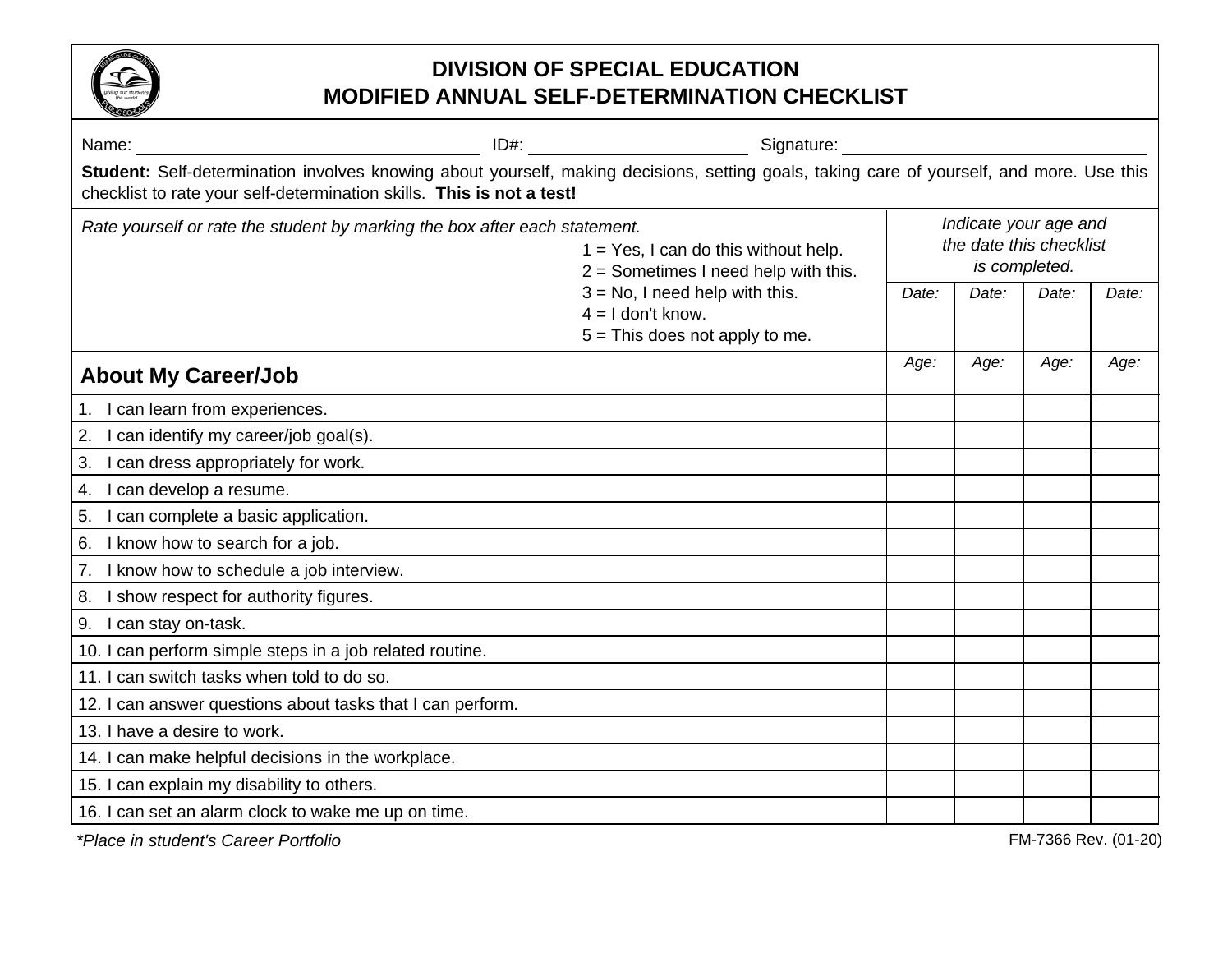

| Name:                                                                                                                                                                                                              |                                                                                              | Signature:                                                                        |                                                                   |       |       |       |  |
|--------------------------------------------------------------------------------------------------------------------------------------------------------------------------------------------------------------------|----------------------------------------------------------------------------------------------|-----------------------------------------------------------------------------------|-------------------------------------------------------------------|-------|-------|-------|--|
| Student: Self-determination involves knowing about yourself, making decisions, setting goals, taking care of yourself, and more. Use this<br>checklist to rate your self-determination skills. This is not a test! |                                                                                              |                                                                                   |                                                                   |       |       |       |  |
| Rate yourself or rate the student by marking the box after each statement.                                                                                                                                         |                                                                                              | $1 = Yes$ , I can do this without help.<br>$2 =$ Sometimes I need help with this. | Indicate your age and<br>the date this checklist<br>is completed. |       |       |       |  |
|                                                                                                                                                                                                                    | $3 = No$ , I need help with this.<br>$4 = 1$ don't know.<br>$5 =$ This does not apply to me. |                                                                                   | Date:                                                             | Date: | Date: | Date: |  |
| <b>About My Social Life</b>                                                                                                                                                                                        |                                                                                              |                                                                                   | Age:                                                              | Age:  | Age:  | Age:  |  |
| 1. I can talk on the phone with family and friends.                                                                                                                                                                |                                                                                              |                                                                                   |                                                                   |       |       |       |  |
| 2. I can make choices.                                                                                                                                                                                             |                                                                                              |                                                                                   |                                                                   |       |       |       |  |
| 3. I have friends.                                                                                                                                                                                                 |                                                                                              |                                                                                   |                                                                   |       |       |       |  |
| 4. I can walk away when angry.                                                                                                                                                                                     |                                                                                              |                                                                                   |                                                                   |       |       |       |  |
| 5. I use appropriate language when I am angry.                                                                                                                                                                     |                                                                                              |                                                                                   |                                                                   |       |       |       |  |
| 6. I participate in recreational activities.                                                                                                                                                                       |                                                                                              |                                                                                   |                                                                   |       |       |       |  |
| 7. I belong to clubs/organizations.                                                                                                                                                                                |                                                                                              |                                                                                   |                                                                   |       |       |       |  |
| 8. I can schedule a social activity with at least one friend.                                                                                                                                                      |                                                                                              |                                                                                   |                                                                   |       |       |       |  |
| 9. I can interact with adults appropriately.                                                                                                                                                                       |                                                                                              |                                                                                   |                                                                   |       |       |       |  |
| 10. I recognize other people's feelings (e.g., body language).                                                                                                                                                     |                                                                                              |                                                                                   |                                                                   |       |       |       |  |
| 11. I can give people their personal space.                                                                                                                                                                        |                                                                                              |                                                                                   |                                                                   |       |       |       |  |
| 12. I can engage in a conversation with others.                                                                                                                                                                    |                                                                                              |                                                                                   |                                                                   |       |       |       |  |
| 13. I can give my opinion appropriately.                                                                                                                                                                           |                                                                                              |                                                                                   |                                                                   |       |       |       |  |
| 14. I can disagree appropriately.                                                                                                                                                                                  |                                                                                              |                                                                                   |                                                                   |       |       |       |  |

*\*Place in student's Career Portfolio*